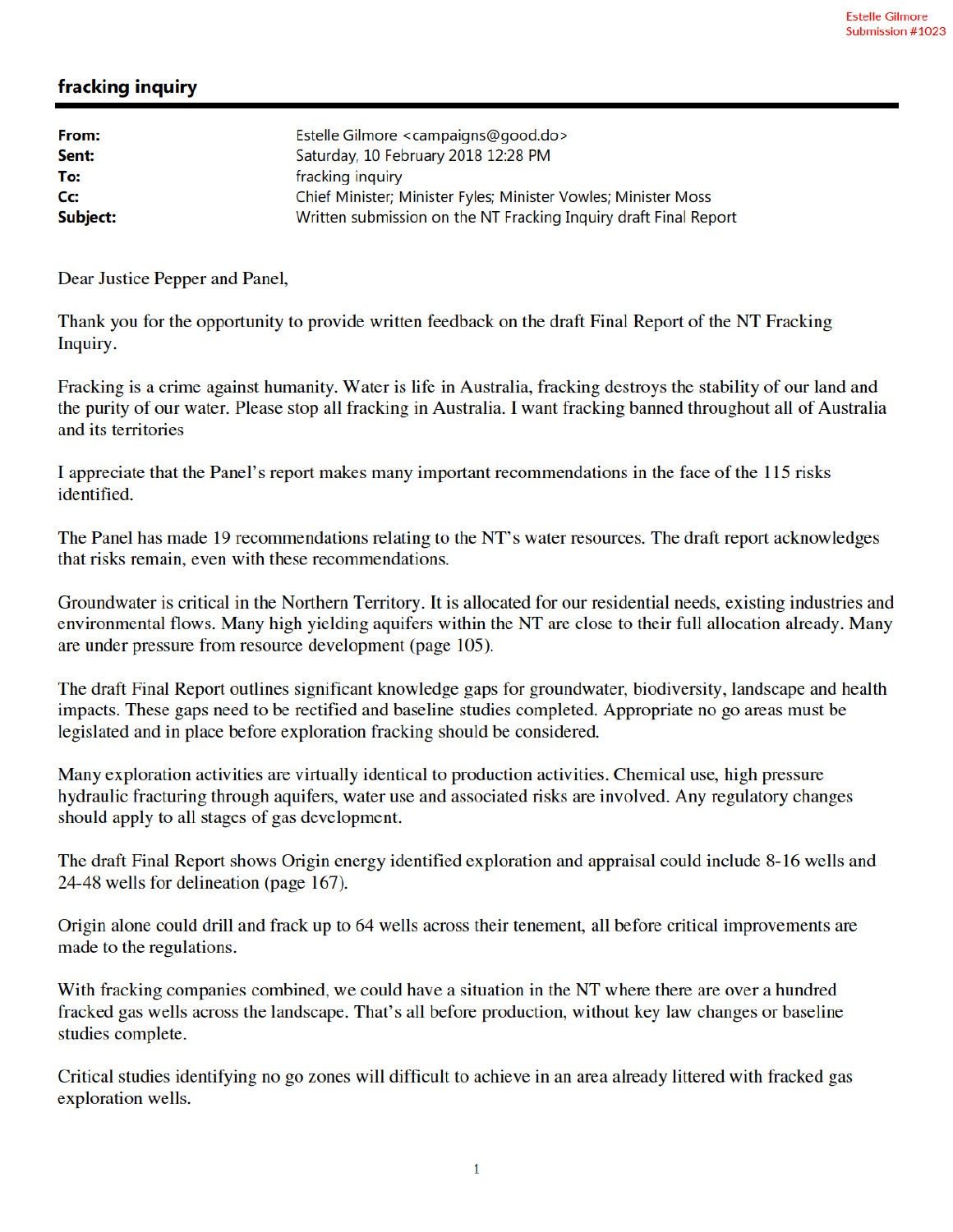I support the swath of new regulations and legislation required to try and protect landholders and water. However, that work needs to happen before the oil and gas industry is permitted to start fracking in the Northern Territory again.

The below critical recommendations must be improved and work completed BEFORE EXPLORATION fracking takes place.

Recommendation 5.1 (Enforceable code of practice for abandonment of onshore gas wells)

Recommendation 5.6 (Wastewater management framework)

Recommendation 7.1 (Water Act amended for shale extraction licence and payment for water)

Recommendation 7.4 (Strategic regional environmental and baseline assessment (SREBA), including a regional groundwater model, be developed and undertaken)

Recommendation 8.4 (Fire management plan and 10 year baseline assessment)

Recommendation 9.2 (Code of practice be developed and implemented for monitoring, detection and reporting of methane emissions)

Recommendation 10.1 (Human Health Risk Assessment prepared and approved)

Recommendation 12.11 (Social impact management plan) This recommendation should also be extended to allow for the legal right to say 'no' to fracking.

Recommendation 14.1 (Design and implement a full cost recovery system for fracking regulation)

Recommendation 14.16 (Legislation to regulate seismic surveys, drilling, hydraulic fracturing, and well abandonment)

Recommendation 14.18 (Fit and proper person test)

Recommendation 15.1 (Strategic regional environmental and baseline assessment (SREBA) undertaken and no go zones implemented)

In the NT there is a saying, "Once you frack you can't go back." Exploration fracking is no different. The studies, legal improvements and no-go zones suggested by the panel are critical. They must be actioned before any further fracking exploration.

Let's not wait until the production phase to put in place critical new regulations and laws. We must avoid delays to the protection of the Northern Territory's water, landscapes and people.

Thank you for considering my feedback on this critical matter for the future of the Northern Territory.

Yours sincerely, Estelle Gilmore Bundeena, New South Wales, 2230, Australia

This email was sent by Estelle Gilmore via Do Gooder, a website that allows<br>people to contact you regarding issues they consider important. In accordance with web protocol FC 3834 we have set the FROM field of this email to our generic no-reply address at campaigns@good.do, however Estelle provided an email address which we included in the REPLY-TO field.